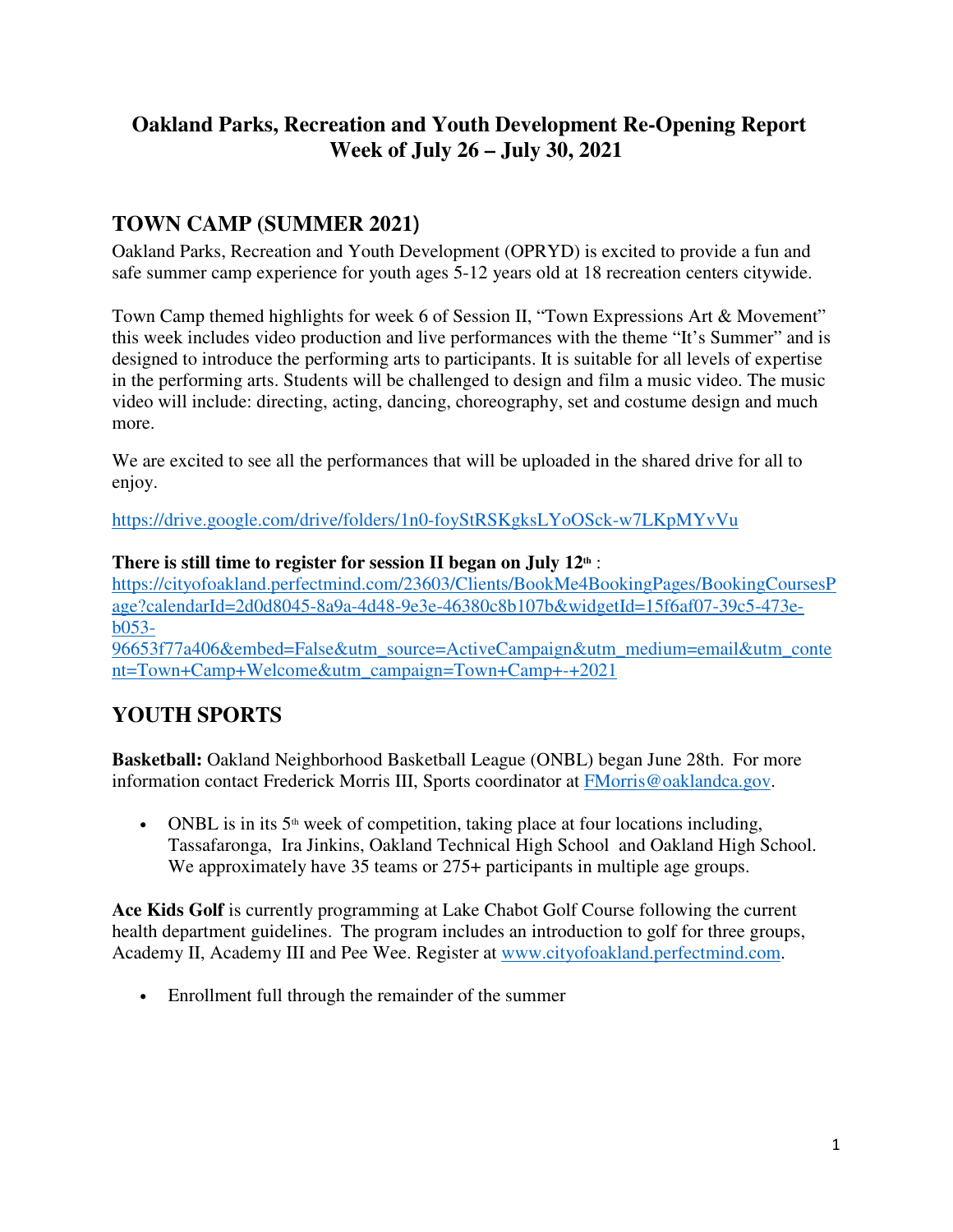**Davie Tennis Stadium:** Junior Tennis Camp summer session is in progress. Register at www.cityofoakland.perfectmind.com. For more information contact Marc Weinstein, Center director at mweinstein2@oaklandca.gov or (510) 444-5663. More information on Davie Stadium including adult programs can be found at http://oaklandtennis.org/index.php/aboutdavie/ip

• Enrollment full through the remainder of the summer

# **ADULT SPORTS**

Adult softball league started June 21st. Register at www.cityofoakland.perfectmind.com. For more information contact Frederick Morris III, Sports Coordinator at

FMorris@oaklandca.gov.    

• OPRYD Adult softball league is in it's third week at two locations including, Owen Jones Field and Allendale Park. We have approximately 35 teams participating.

## **AQUATICS**

OPRYD Aquatics is committed to providing pool access citywide following our return from Shelter-In-Place and color-coded tier systems (purple, red, orange, yellow, etc.). The Covid-19 pandemic had a negative impact on the availability of OPRYD certified aquatics staff. OPRYD Aquatics is continuing to offer Lifeguard Certification courses, visit us online by clicking here and Click here to apply for open Aquatics Positions For questions or concerns please email OPRAquatics@oaklandca.gov.

As we add additional certified lifeguards, program hours, days, and times are subject to change and/or expand.

**East Oakland Sports Center (EOSC) Pool:** Effective Thursday July 8, 2021, Temescal Pool will close each Monday and Lions Pool will close each Thursday. Aquatics staff from each respective site will shift to East Oakland Sports Center (EOSC) as we phase the re-opening of the pool. The EOSC Pool will re-open on Thursday July 8, 2021 with a weekly schedule as follows:

#### **East Oakland Sports Center Pool Schedule - Effective July 8, 2021**

| Monday and Thursday   | $8:30$ am $-7:00$ pm               |
|-----------------------|------------------------------------|
| Tuesday and Wednesday | $8:30$ am $-1:30$ pm               |
| Friday                | $12:00 \text{pm} - 1:30 \text{pm}$ |

The following programs will be offered at the EOSC Water Park & Pool:

- Adult/Senior Water Aerobics (All Ages) \* Mon Thu 8:30am 9:30am (Lap Pool)<br>• Town Camp Swim + Lessons \*\* Mon Thu 9:45am 11:00am (Lap Pool)
- Mon Thu  $9:45am 11:00am$  (Lap Pool)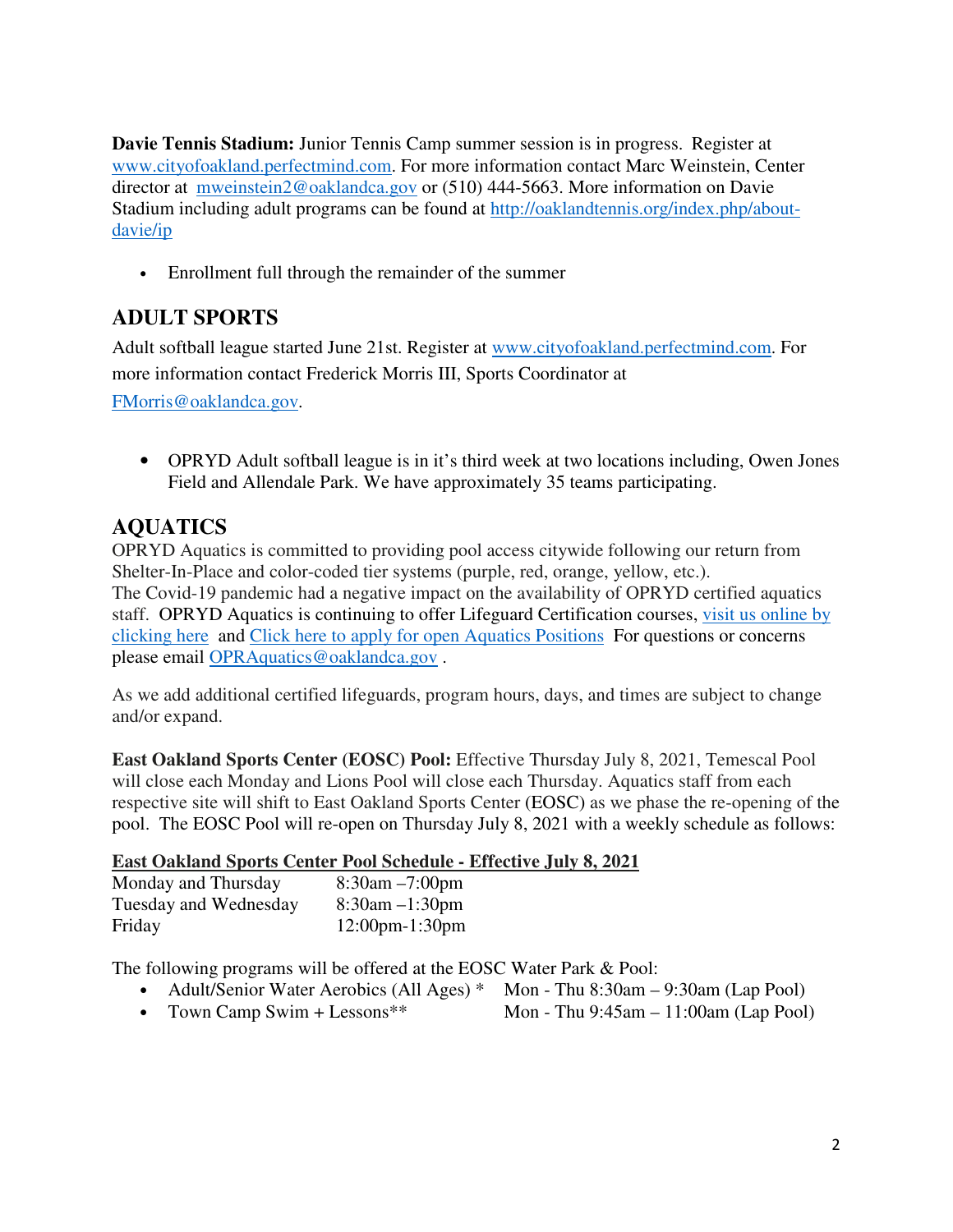- Adult/Senior Independent Water Walking\* Mon Thu 9:45am 11:30am (Lazy River/Splash Pool)
- Adult/Senior Independent Water Walking\* Friday 12:00pm 1:30pm (Lazy River/Splash Pool)
- 
- 
- 
- 

• Adult/Senior Lap Swim\* Mon – Fri 12:00pm – 1:30pm (Lap Pool)<br>• Public Recreation Swim\* Mon & Thu 2:00pm – 2:45pm (Session A) Mon & Thu  $2:00 \text{pm} - 2:45 \text{pm}$  (Session A) • Public Recreation Swim\* Mon & Thu  $3:00 \text{pm} - 3:45 \text{pm}$  (Session B)

• Adult/Senior Lap Swim\* Mon & Thu  $4:30 \text{pm} - 7:00 \text{pm}$  (Lap Pool)

\*Membership or daily rate required. No lap passes.

\*\*Participants must be registered in Town Camp Swim + at Ira Jinkins Recreation Center

Approximately 30 youth participants between ages 6-12 from Ira Jinkins Recreation Center began participating in the Town Camp Swim + Summer program at the EOSC Pool on Monday June 14, 2021. Youth participants are participating in 8 weeks of Learn to Swim Lessons Monday-Thursday from 9:30am-10:00am, and 10:00am-10:45am.

**DeFremery Pool:** Defremery Pool reopened with a limited schedule for Summer 2021 on June 14, 2021. Approximately 76 youth participants between ages 6-12 from Defremery and Lincoln Square Recreation Centers are participating in the **Town Camp Swim +** Summer program which includes 8 weeks of Learn to Swim Lessons.

| Town Camp Swim +               | Monday - Thursday $9:20$ am - 11:15am |                                    | (ages $6-14$ )                   |
|--------------------------------|---------------------------------------|------------------------------------|----------------------------------|
| <b>Learn to Swim Lessons</b>   | Monday - Thursday                     | $11:30$ am - 12:00pm               | $\left(\text{ages } 6-14\right)$ |
| Lap Swim                       | Monday - Friday                       | $12:15 \text{pm} - 1:15 \text{pm}$ | $\frac{1}{4}$ and up)            |
| <b>Public Recreation Swim</b>  | Monday - Friday                       | $12:15 \text{pm} - 2:45 \text{pm}$ | (All ages)                       |
| <b>Swim Team/Stroke Clinic</b> | Monday-Friday                         | $3:00 \text{pm} - 5:00 \text{pm}$  | $\left(\text{ages } 6-18\right)$ |

**Fremont Pool:** Due to the current lifeguard shortage, OPRYD is working to open Fremont Pool on a limited schedule. As details are finalized, OPRYD Aquatics will provide an update via the Super Weekly and online at City of Oakland | Fremont Pool (oaklandca.gov). For questions or concerns contact us via email at opraquatics@oaklandca.gov

**Lions Pool:** Lions Pool reopened with a limited schedule for Summer 2021 on June 14, 2021. Beginning Thursday July 8, 2021 Lions Pool will close each Thursday and their aquatics staff will shift to East Oakland Sports Center on that day.

| <b>Learn to Swim Lessons</b>  | Mon - Wed                                               | $9:00am - 11:55am$ | (ages $6-14$ )     |
|-------------------------------|---------------------------------------------------------|--------------------|--------------------|
| Lap Swim                      | Mon, Tue, Wed, Fri $12:15 \text{pm}$ - 2:45 $\text{pm}$ |                    | (ages $14$ and up) |
| <b>Public Recreation Swim</b> | Mon, Tue, Wed, Fri $3:00 \text{pm} - 4:15 \text{pm}$    |                    | (All ages)         |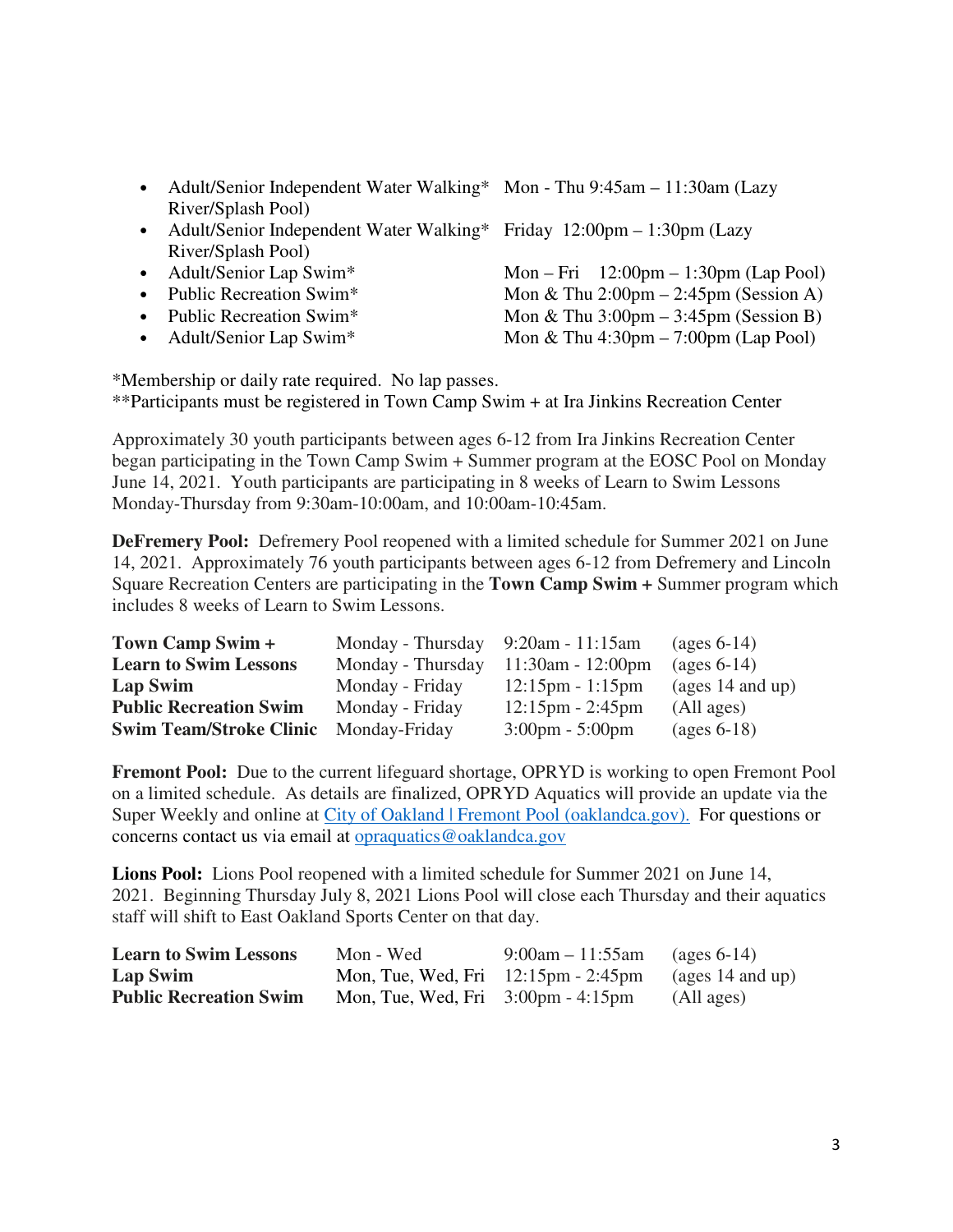| <b>Swim Team/Stroke Clinic</b> Mon, Tue, Wed, Fri 4:30pm-5:45pm |                                                      |                                      | $\left( \text{ages } 6-18 \right)$ |
|-----------------------------------------------------------------|------------------------------------------------------|--------------------------------------|------------------------------------|
| Lap Swim                                                        | Mon, Tue, Wed, Fri $6:00 \text{pm} - 8:00 \text{pm}$ |                                      | (ages 14 and up)                   |
| Lap Swim                                                        | Saturday                                             | $11:00$ am - 2:30pm (ages 14 and up) |                                    |

**Temescal Pool:** Temescal Pool reopened with a limited schedule for Summer 2021 on June 14, 2021. Beginning Monday July 12, 2021 Temescal Pool will close each Monday and their aquatics staff will shift to East Oakland Sports Center on that day.

| <b>Learn to Swim Lessons</b>   | Tuesday - Thursday $9:45$ am - 10:25am |                                   | $\left( \text{ages } 6 - 14 \right)$ |
|--------------------------------|----------------------------------------|-----------------------------------|--------------------------------------|
| Lap Swim                       | Tuesday - Friday                       | $11:15am - 1:15pm$                | (ages $14$ and up)                   |
|                                | Tuesday - Friday                       | $5:00 \text{pm} - 6:30 \text{pm}$ | $\frac{1}{4}$ and up)                |
| <b>Public Recreation Swim</b>  | Tuesday - Friday                       | $1:30 \text{pm} - 2:45 \text{pm}$ | (All ages)                           |
| <b>Swim Team/Stroke Clinic</b> | Monday - Friday                        | $3:00 \text{pm} - 4:45 \text{pm}$ | $\left(\text{ages } 6-18\right)$     |

**Live Oak Pool:** Available for rental usage only. Currently Oakland Barracudas Masters are using the Live Oak Pool Monday- Saturday at various times. Oakland Unified School District (OUSD) has the facility reserved through joint-use agreement from 8:30am –5:30pm. Oaklantis, an Oakland-based youth non-profit swimming club, has begun use of the Live Oak Monday-Friday afternoons and Saturday mornings.

#### **Updated Lap Swim Times & Procedures**

Saturday June 26, 2021 was the final day OPRYD Aquatics used the SignUp Genius reservation system. On Monday June 28, 2021 OPRYD Aquatics resumed the pre-pandemic format of Lap Swim (drop-in) at 7 people per lane without any appointments during our open Lap Swim hours. Email <u>opraquatics@oaklandca.gov</u> or call 510-482-7852 for questions or concerns. To register for programs visit City of Oakland | Register Online for Parks and Recreation Activities (oaklandca.gov).

#### **Lions Pool**

- $12:15 \text{pm} 2:45 \text{pm}$  (Mon, Tue, Wed, Fri)
- $6:00 \text{pm} 8:00 \text{pm}$  (Mon, Tue, Wed, Fri)
- $11:00$ am 2:30pm (Sat)

#### **Temescal Pool**

- $1!:15$ am  $1:15$ pm (Tue Fri)
- $5:00 \text{pm} 6:30 \text{pm}$  (Tue Fri)

#### **DeFremery Pool (effective Tuesday July 6, 2021)** \*

•  $12:15 \text{pm} - 1:15 \text{pm}$  (Mon – Fri)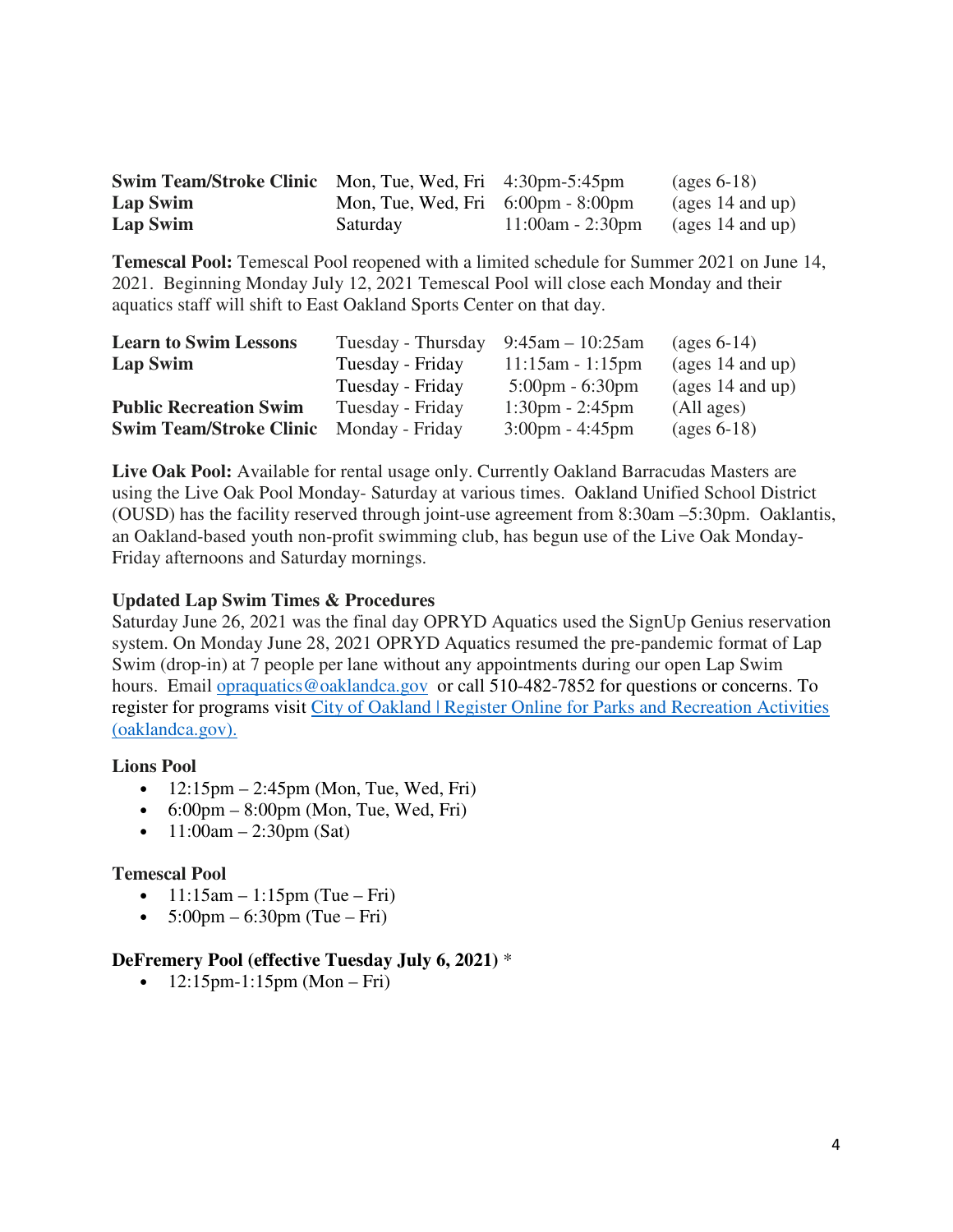#### **Lap Swim Fees (Outdoor Pools)**

~ Exact Change Required~

| Adult                                                               | \$6.00                     |
|---------------------------------------------------------------------|----------------------------|
| Senior (55 and over)                                                | \$4.00                     |
| Adult Pass of 10 Swims*                                             | \$50.00 (\$5.00 per swim)  |
| Adult Pass of 30 Swims*                                             | \$50.00 (\$4.50 per swim)  |
| Senior Pass of 10 Swims*                                            | \$31.00 (\$3.10 per swim)  |
| Senior Pass of 30 Swims*                                            | $$75.00$ (\$2.50 per swim) |
| *All Swim Pass Memberships expire 1 year from the date of purchase. |                            |

**Locker rooms** and **Showers** are now open. **Pre-Admission Screening** is still required before proceeding. Pre-Admission screening includes a series of questions and a temperature check. Additionally, swimmers must wear face-covering for the duration of the visit except when in water. We are currently recruiting lifeguard certified staff which will allow us to expand lap swim and other program offerings.

For future Lap Swim Schedule updates visit our website by clicking here or visit City of Oakland | Lap Swimmers - Action Required! (oaklandca.gov)

#### **BOATING**

**Lake Merritt Boating Center:** Lake Merritt Boating Center (LMBC) has resumed boating rentals each Saturday & Sunday throughout Summer 2021 from 11:00am-5:00pm. Please call 510-238-2196 or email for additional questions or email Gabriel Gipson at GGipson@oaklandca.gov.

**Boating and Sailing Camps:** Basic Sailing (ages 10-17), Intermediate Sailing (ages 10-17), and Explorers Camp (ages 7-10) Youth Boating Town Camps for session 1 began on June 14 and runs through July 2nd. During this session, we are serving 36 participants who are learning progressive boating/sailing skills and furthering their knowledge and talents. After a week of partner sailing, boaters/sailors are now developing their solo skills and learning more advanced boating techniques. Session 2 will run  $6 -$  July 23, and Session 3 will run July  $26 -$  August 6, 2021.

**All sessions are currently full with the exception of Intermediate Sailing Camp which has (1) one spot remaining in Session 2.** For questions or concerns about boating contact Gabriel Gipson or visit us online at www.sailoakland.com.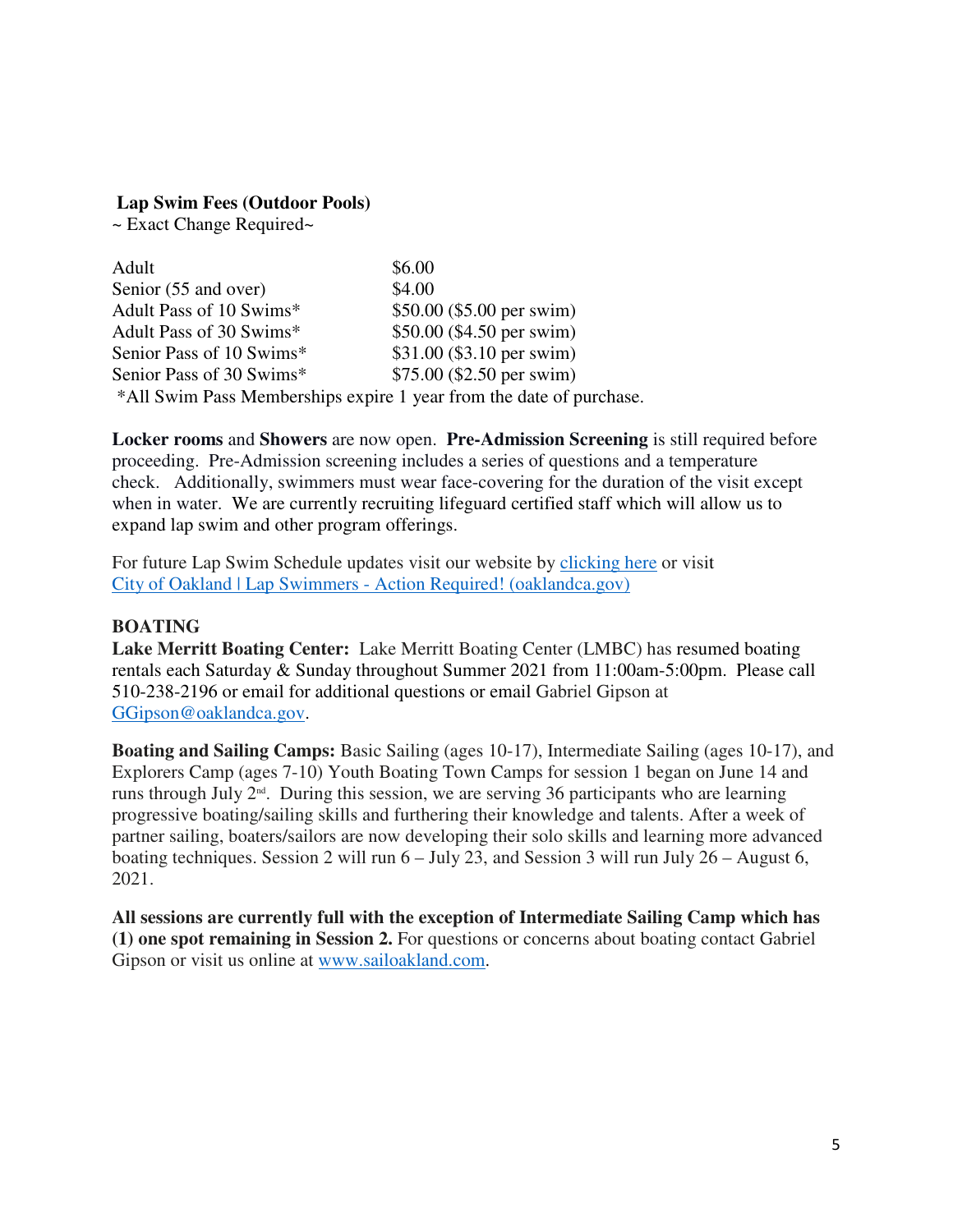**Jack London Aquatic Center (JLAC): The Rowing Dock Replacement CIP project is** complete JLAC. Construction is done and the final paperwork was approved by the City's Engineer and Project Delivery. JLAC Summer Camps for youth will resume in the summer of 2022.

# **CULTURE, ARTS**, **NATURE, & SCIENCE**

**Rotary Nature**: Currently closed. Staff continues to perform regular maintenance of the sanctuary and surrounding area. Programs are tentatively scheduled to begin Fall 2021.  

**Studio One Art Center:** Studio One Art POD will host three sessions between June 14 and August 6, each session has 60 spaces, with 60 registered; Studio One Teen Leadership Arts Academy ages 12-14. Maximum enrollment is 20 youth for each session, July 6 - July 23 and July 26 – August 6; Staff has continued firing services and selling clay.  

Clay Firing Services:   https://www.oaklandca.gov/services/studio-one-clay-firing-services   

**Discovery Center**: Currently closed due the temporary reassignment of staff to assist with the City of Oakland food distribution program. Beginning June 1, 2021, the center will transition its primary location to Arroyo Viejo Recreation Center. Program is tentatively scheduled to begin Fall 2021.  

**Community Gardens**: There are 12 active community garden sites, with 12 registered gardeners and 247 thriving planting boxes. Staff is actively recruiting community gardeners to utilize unused boxes; and to reactivate dormant gardens. Staff has performed regular management of garden space, and report vandalism and public safety issues.   

Register for a box, or sign up to volunteer at:   https://www.oaklandca.gov/topics/community-gardening  

## **CENTRAL RESERVATIONS UNIT**

## **Facilities & Parks Available for Rent**

The reservations calendar for the Central Reservations is open for July 1, 2021- December 31, 2022. To ensure a safe environment for all visitors, applicants are required to observe the following:  

- Masks are still required for gatherings for ages 3 yrs. of age and older.
- Anyone who is experiencing COVID symptoms must not attend if you are sick, stay home.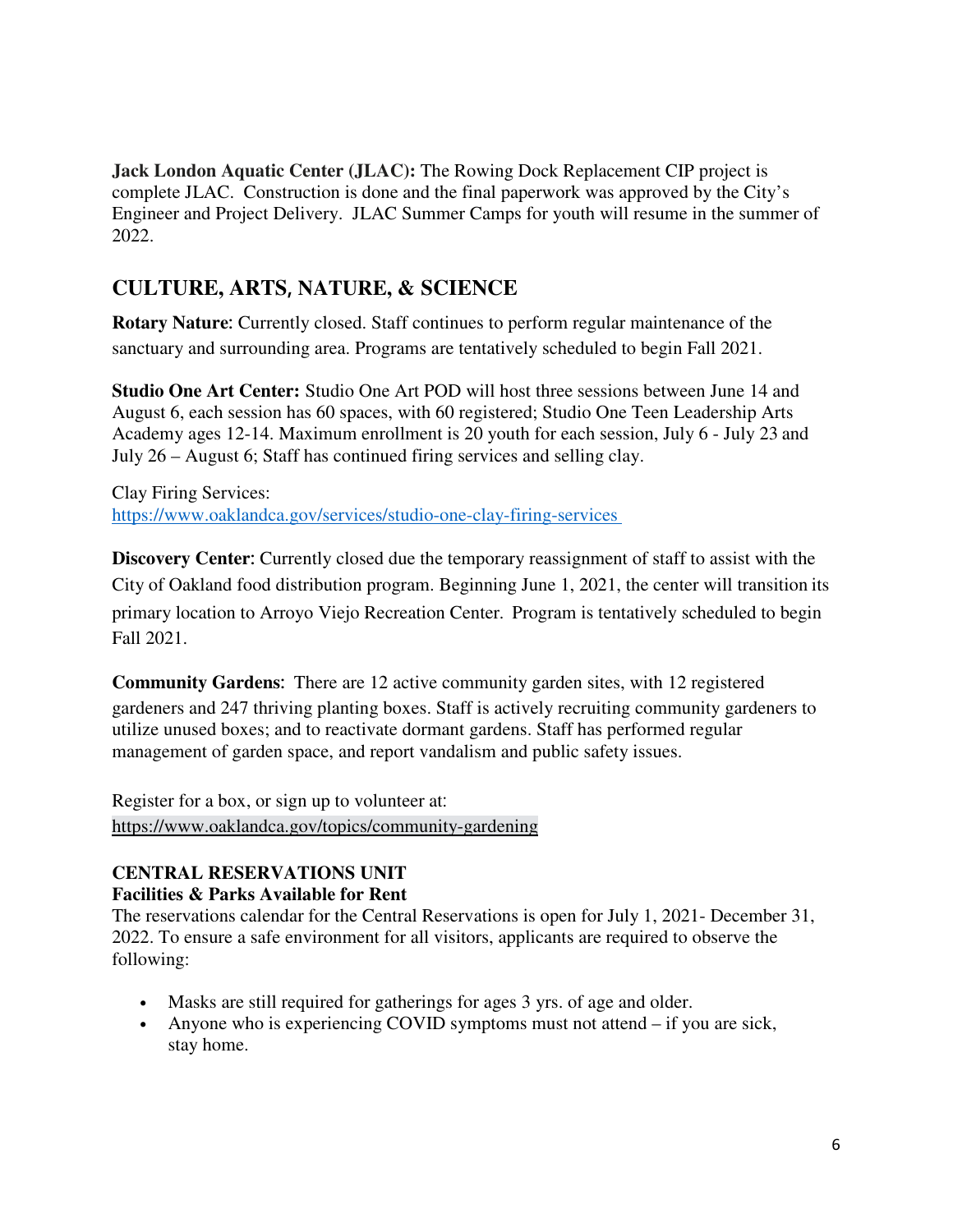### **Facilities & Parks Available for Booking Monday-Sunday 8:00 am -10:00 pm**

- Dunsmuir Hellman Historic Estate, 2960 Peralta Oaks
- Lakeside Park Garden Center, 666 Bellevue Avenue
- Joaquin Miller Community Center, 3594 Sanborn Dr.
- Leona Lodge Community Center, 4444 Mountain Blvd.
- Jack London Aquatic Center (JLAC), 115 Embarcadero
- *\*Booking hours vary based on venue availability.*
- \***Malonga Casquelourd Center for The Arts**, 1428 Alice Street                 Available for Booking: Tuesday-Saturday 8:00am – 8:00pm, Sunday-Monday Closed                 Malonga Theater: Book now for calendar dates beginning August 1, 2021.   Studio E: Public groups only Studio A & C Resident Company Classes only
- \***Sequoia Lodge**, 2666 Mountain Blvd.    Available for Booking: Fridays 5:00pm-10:00pm & Saturday-Sunday 8:00am- 10:00pm
	- \***Morcom Rose Garden**, 700 Jean St.      Available for Booking: Monday – Sunday 8:00am –7:00pm
- \***Parks: Stand-Alone Parks not adjacent to Recreations Centers**   Available for Booking: Monday- Sunday 6:00 am - 8:00 pm

To Book a Reservation click on the link https://www.oaklandca.gov/services/rentals- andreservations or contact Central Reservations via email at: CRU@oaklandca.gov

## **CITY-WIDE UPDATES**

- Tennis: Citywide tennis courts are open to the public. Patrons can make reservations online to reserve local tennis courts at www.cityofoakland.perfectmind.com.
- Pickleball: Courts are open to the public at Bushrod and Montclair. Patrons can make reservations online to reserve local courts at www.cityofoakland.perfectmind.com.
- Basketball courts have been fully restored citywide.
- City playgrounds are open for "Use At Your Own Risk"
- DeFremery Skate Park "Town Park", Rainbow, and Montclair Parks Skate Ramps are open for use within social distancing guidelines
- **Dog Parks:** In order to create ADA Parking Access for Woodminster Annual Summer Musicals, Joaquin Miller Dog Park will be **closed Friday-Sunday for the months of July and August.** You may still access one of Oakland's 25 other designated Dog Parks & Play Areas.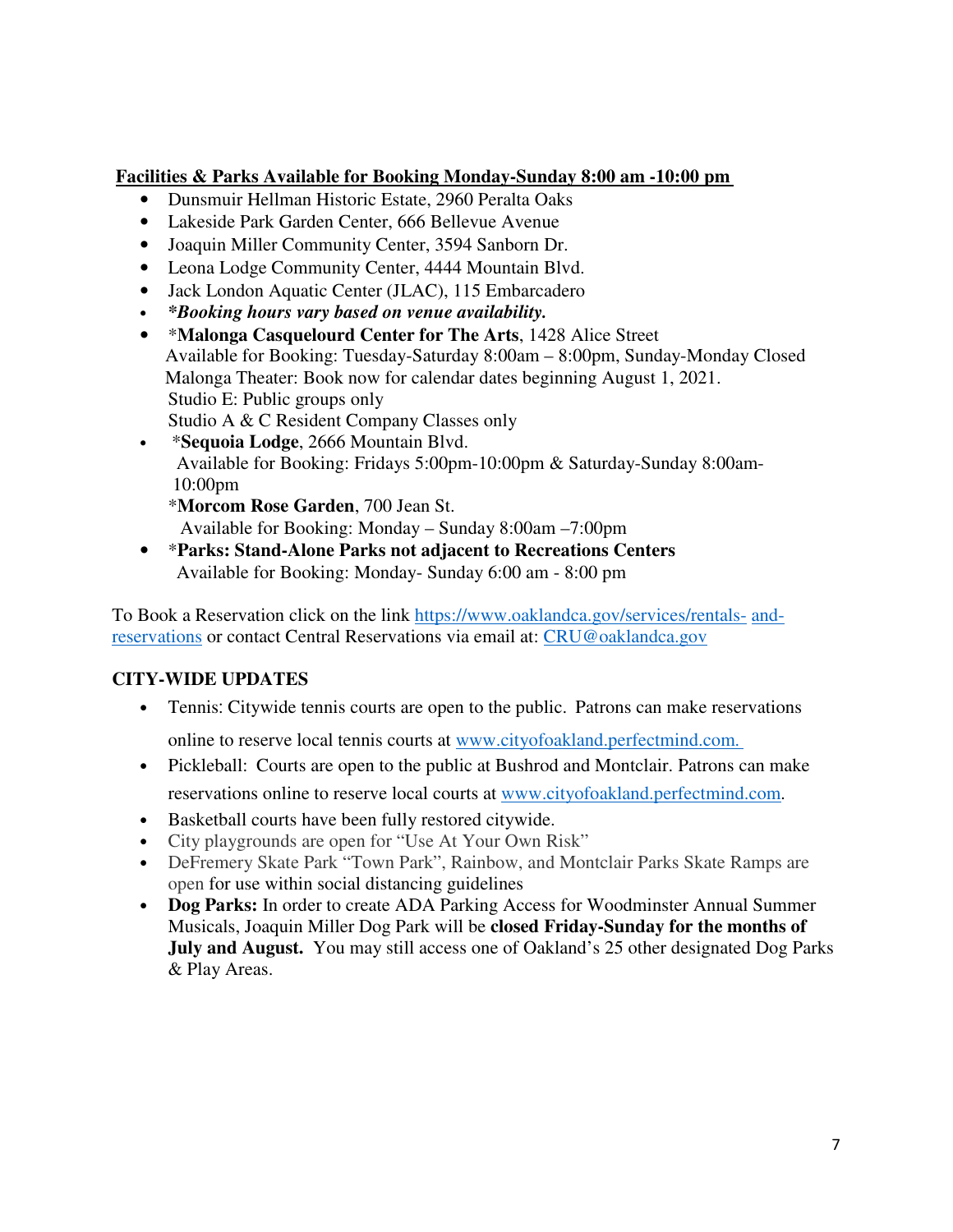For a list of Dog Parks and Play Areas, and other related information, visit http://oaklandca.gov/resources/dog-friendly-parks.

| <b>July 2021</b> | Friday    | Saturday  | <b>Sunday</b> |
|------------------|-----------|-----------|---------------|
|                  | July 9    | July 10   | July 11       |
|                  | July 16   | July 17   | July 18       |
|                  | July 23   | July 24   | July 25       |
| August 2021      |           |           |               |
|                  | August 6  | August 7  | August 8      |
|                  | August 13 | August 14 | August 15     |
|                  | August 20 | August 21 | August 22     |

### • **Joaquin Miller Dog Park Closure July-August 2020**

## **OPRYD Race & Equity Team:**

OPRYD's recently reestablished Race Equity Team includes a diverse, seasoned and passionate group of staff, with many years of experience and training in the recreation and youth development field. Cynthia Armstrong, Center Director of Arroyo Viejo Recreation Center; Kola Thomas, Center Director of Golden Gate Recreation Center; Alethia Walker, Center Director of Studio One Art Center; Zermaine Thomas, Special Events Coordinator for Central Reservations Unit; Bianca Posada, Recreation Program Director for Inclusion Programs; Asmerom Kidane, Recreation Specialist for Ace Kids' Golf. Each team member offers a unique perspective, and their individual experience on the issues of Race Equity within OPRYD.   

The OPRYD Racial Equity Team supports the mission of the City of Oakland to transform practices in City government to promote inclusion and full participation by a broad representation of residents, and to end racial inequity in the community and in the workplace. The Team works to implement the racial equity mission within Oakland Parks, Recreation and Youth Development by supporting capacity building, the development of the department's annual Racial Equity Strategic Plan and promoting the application of a racial equity framework and tools across the department's activities.

## **OPRYD ACCREDITITION**

OPRYD is excited to announce we are in Accreditation process through the National Recreation and Park Association (NRPA). We are creating committees of subject matter experts to assist us in compiling information, scheduling webinar trainings, and partnering with other parks and recreation jurisdiction.